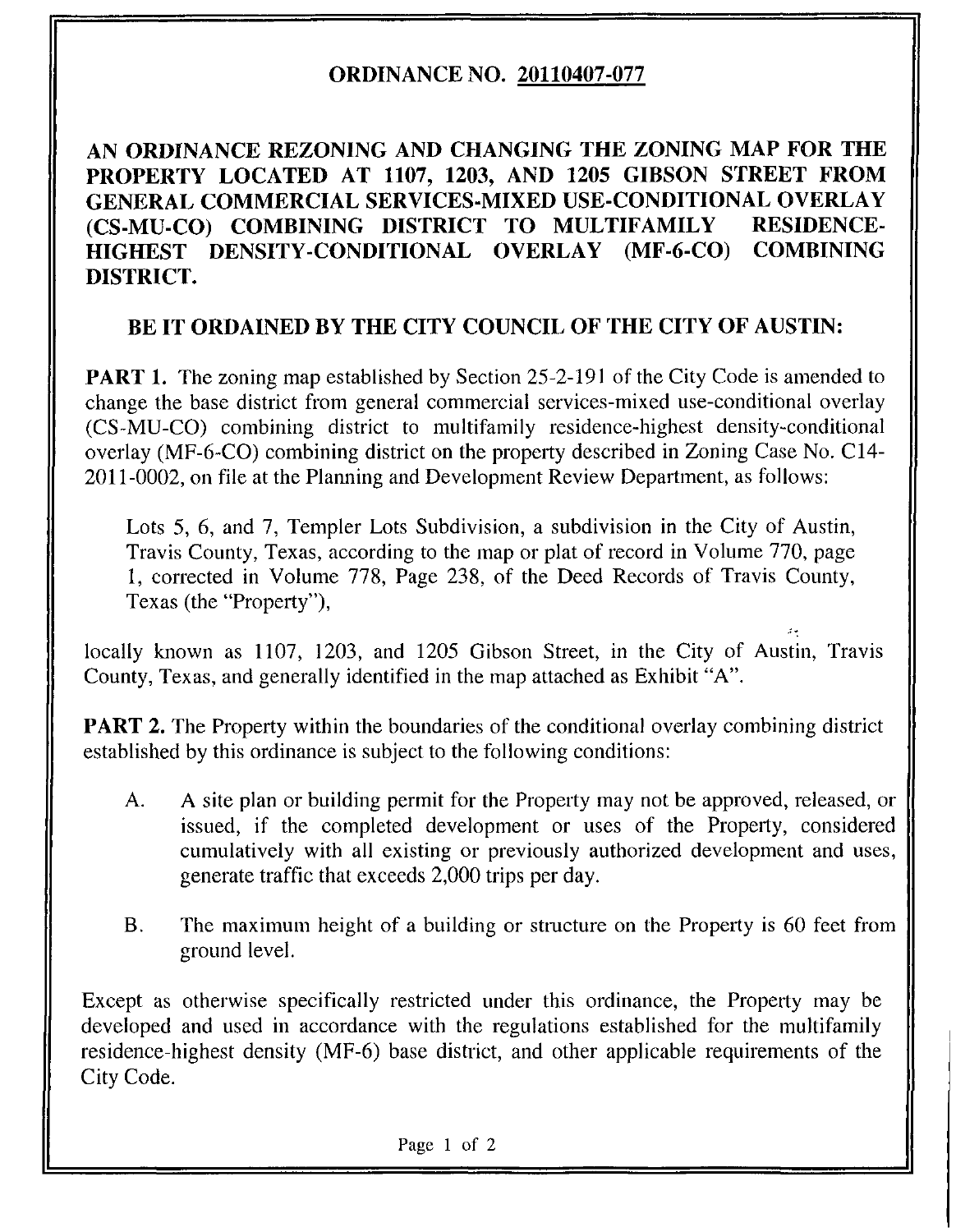PART 3. This ordinance takes effect on April 18, 2011. PASSED AND APPROVED  $\frac{8}{8}$ Lub April 7 , 2011  $\sqrt{\text{ffingwell}}$ Mayor  $\gamma$ attest:  $\mathscr{L}$ Lonne ail APPROVED: ゚゚゙゚゚゚゚゚゚゚゚゚゚゚゚゚゚ Karen M, Kennard Shirley A. Gentry City Clerk v City Attorney  $\sigma_{\rm M}$ Page 2 of 2